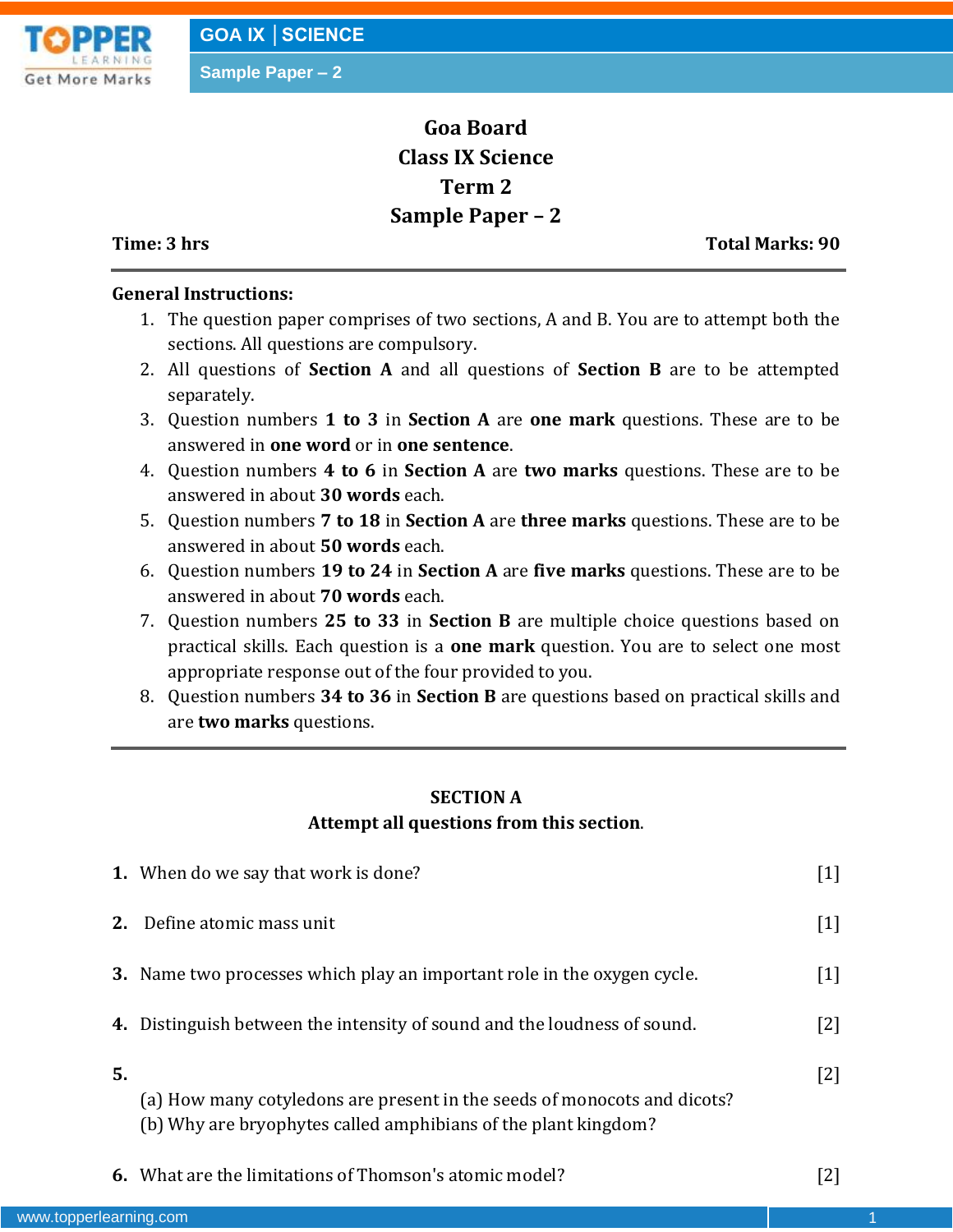

- **7.** How do the following factors contribute in the formation of soil? [3] (a) Wind (b) Water (c) Sun
- **8.** Draw a neat diagram of the human ear and label the outer ear, the middle ear and the inner ear.  $[3]$
- **9.** Near coastal areas, wind blows from the sea towards the land during the day while the wind current moves from the land to the sea during the night. Explain. [3]
- **10.**A man whose mass is 50 kg climbs up 30 steps of stairs in 30 seconds. If each step is 20 cm high, calculate the power used in climbing the stairs. (Use  $g = 10 \text{ m/s}^2$ ) [3]
- **11.**In a hot summer afternoon, a man was shouting through a megaphone. He was a 'ziprepairer'. As Arshi was preparing for her examination, she got disturbed. She enquired with her father about the instrument being used by the 'zip-repairer'. Her father told her that it was a megaphone also known as a 'loud hailer'. [3]
	- i. State the principle on which the megaphone works.
	- ii. Why did Arshi get disturbed?
	- iii. Why megaphones should not be used in a residential area?
- **12.**A car with a speed of 25m/s weighing 900 kg stops at a distance of 40 metres. Calculate the force exerted and the work done by the brakes. [3]
- **13.** Distinguish between the transverse waves and the longitudinal waves. [3]
- **14.** How many grams of oxygen gas contain the same number of molecules as 16 grams of sulphur dioxide gas?  $(0 = 16 \text{ u}, S = 2 \text{ u})$  [3]
- **15.** [3]
	- (a) Draw a sketch of Bohr's model of an atom with three shells.
	- (b) If K, L and M shell of an atom are full then what would be the total number of electrons in the atom?
	- (c) What is the maximum number of electrons that can be accommodated in a shell?
- **16.** Draw a well labelled diagram of paramecium. Name the kingdom to which it belongs.

| 17.                                            |  |
|------------------------------------------------|--|
| (a) Who discovered vaccine for the first time? |  |

- (b) What is an antibiotic? Give two examples.
- **18.** Enlist some intrinsic and extrinsic factors which affect human health. [3]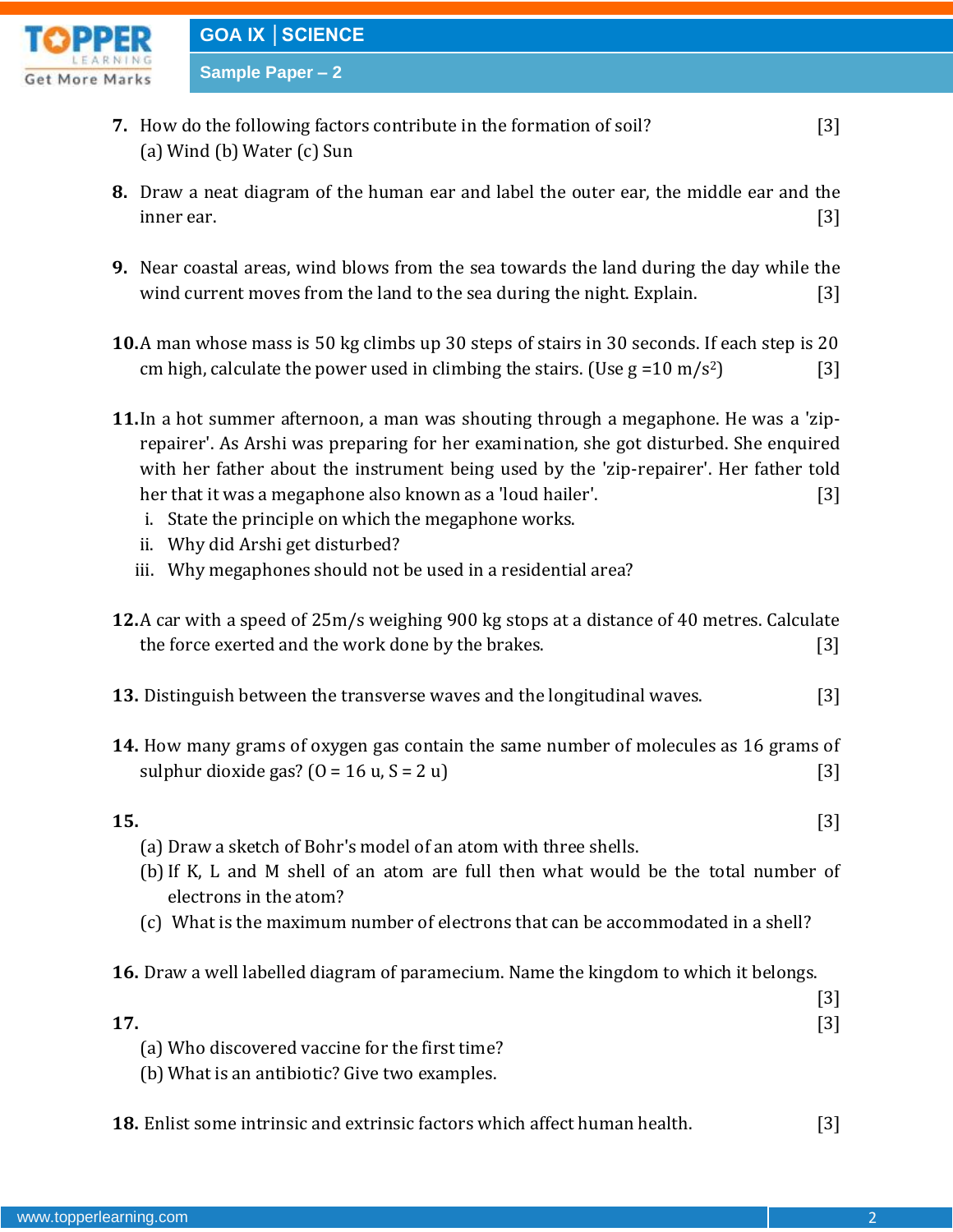

**19.** What are the different modes of transmission of diseases? Also, give at least one example of disease for each mode of transmission. [5]

### **20.** [5]

- (a) Define potential energy. Give two examples.
- (b) Two bodies of different masses  $m_1$  and  $m_2$  ( $m_1 > m_2$ ) have the same kinetic energy. They are stopped by applying the same retarding force. Which body will stop first?

### **21.** [5]

- (a) State Archimedes' principle. Give its two applications.
- (b) What would be the apparent weight of an iron block of size 5 cm x 5 cm x 5 cm when it is completely immersed in water? (Density of iron =  $7.8 \text{ g/cc}$ )
- **22.**Describe an activity to understand the law of conservation of mass with the help of a neat and labelled diagram. **Example 20** Separate and 15 and 15 and 15 and 15 and 15 and 15 and 15 and 15 and 15 and 15 and 15 and 15 and 15 and 15 and 15 and 15 and 15 and 15 and 15 and 15 and 15 and 15 and 15 and 15 and 1

- **23.** [5] (a) What types of characteristics are possessed by Chordates? Give three points.
	- (b) Why fungi and bacteria are considered as plants even though they do not have chlorophyll?
	- (c) What is a notochord?

**24.** [5]

(a) What would be the impact of an increase in the concentration of carbon dioxide in the atmosphere?

(b)

- i. What do you mean by biogeochemical cycles? Name any two biogeochemical cycles.
- ii. Nitrogen cycle is called a perfect cycle in nature. Explain.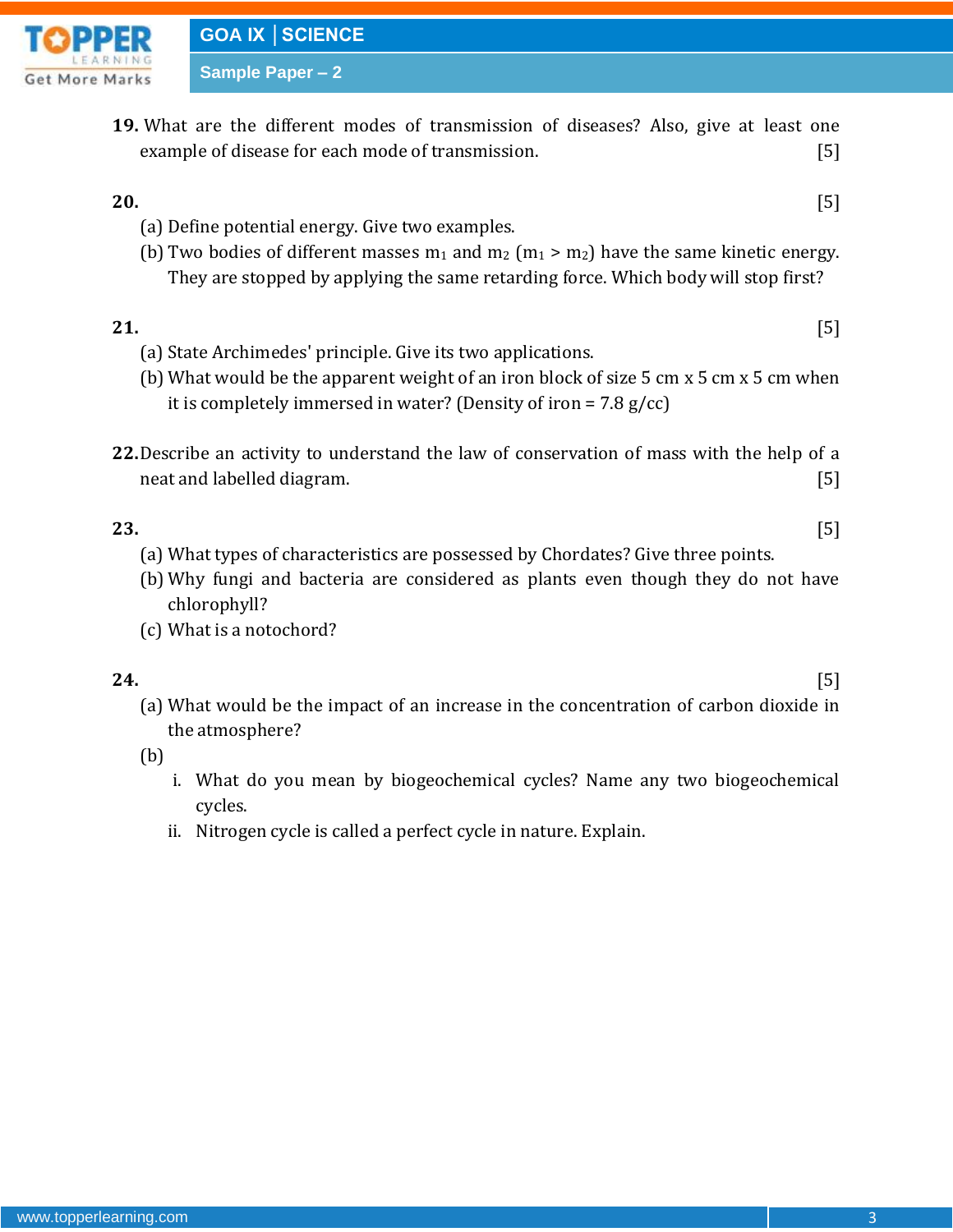

### **SECTION-B**

**25.**The figure given below shows an incident pulse P reflected from a rigid support. Which out of A, B, C, D represents the reflected pulse correctly? [1]



- **26.** In an experiment to verify the laws of reflection of sound, the sound heard is maximum when:  $[1]$ 
	- (a) Both the pipes are hollow.
	- (b) Both the pipes are solid.
	- (c) One of the pipes is hollow and the other is solid.
	- (d) No difference among all the above.
- **27.**Rahul wants to note down the level of water in the measuring cylinder. The correct position of the eye is: [1]



- (a) A
- (b) B
- (c) C
- (d) D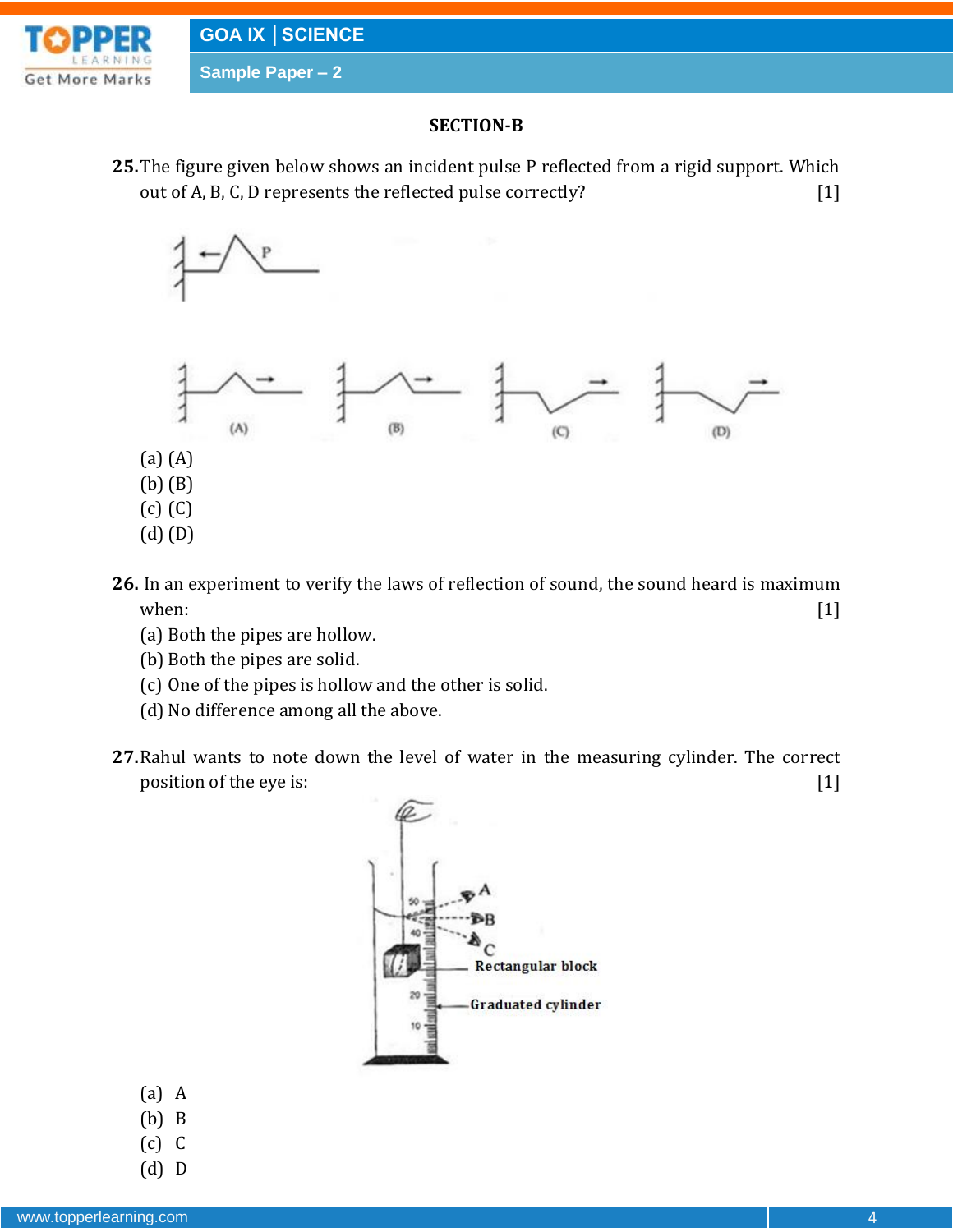# **GOA IX │SCIENCE**

**Sample Paper – 2**



**28.** While determining the density of a copper piece using a spring balance and a

measuring cylinder, Seema carried out the following procedure. [1]

- i. Noted the water level in the measuring cylinder without the copper piece.
- ii. Immersed the copper piece in water.
- iii. Noted the water level in the measuring cylinder with the copper piece inside it.
- iv. Removed the copper piece from the water and immediately weighed it using a spring balance.

The wrong step in the procedure is

- (a) Step i
- (b) Step ii
- (c) Step iii
- (d) Step iv
- **29.**To compare the pressure exerted by a cuboid, a student was given three cuboids made of iron, aluminium and wood respectively. The dimensions of each cuboid are 20 cm × 15 cm ×10 cm. To perform the experiment effectively, the student should choose: [1]
	- (a) Aluminium cuboid
	- (b) Iron cuboid
	- (c) Wooden cuboid
	- (d) Any of the three cuboids
- **30.**The correct experimental set up for determining the mass of a solid in water is shown in the figure:  $[1]$



- (a) A
- (b) B
- (c) C
- (d) D

**31.** The exoskeleton of a cockroach is made up of  $[1]$ 

- (a) Cartilage
- (b) Calcium and phosphorous
- (c) Chitin
- (d) Cellulose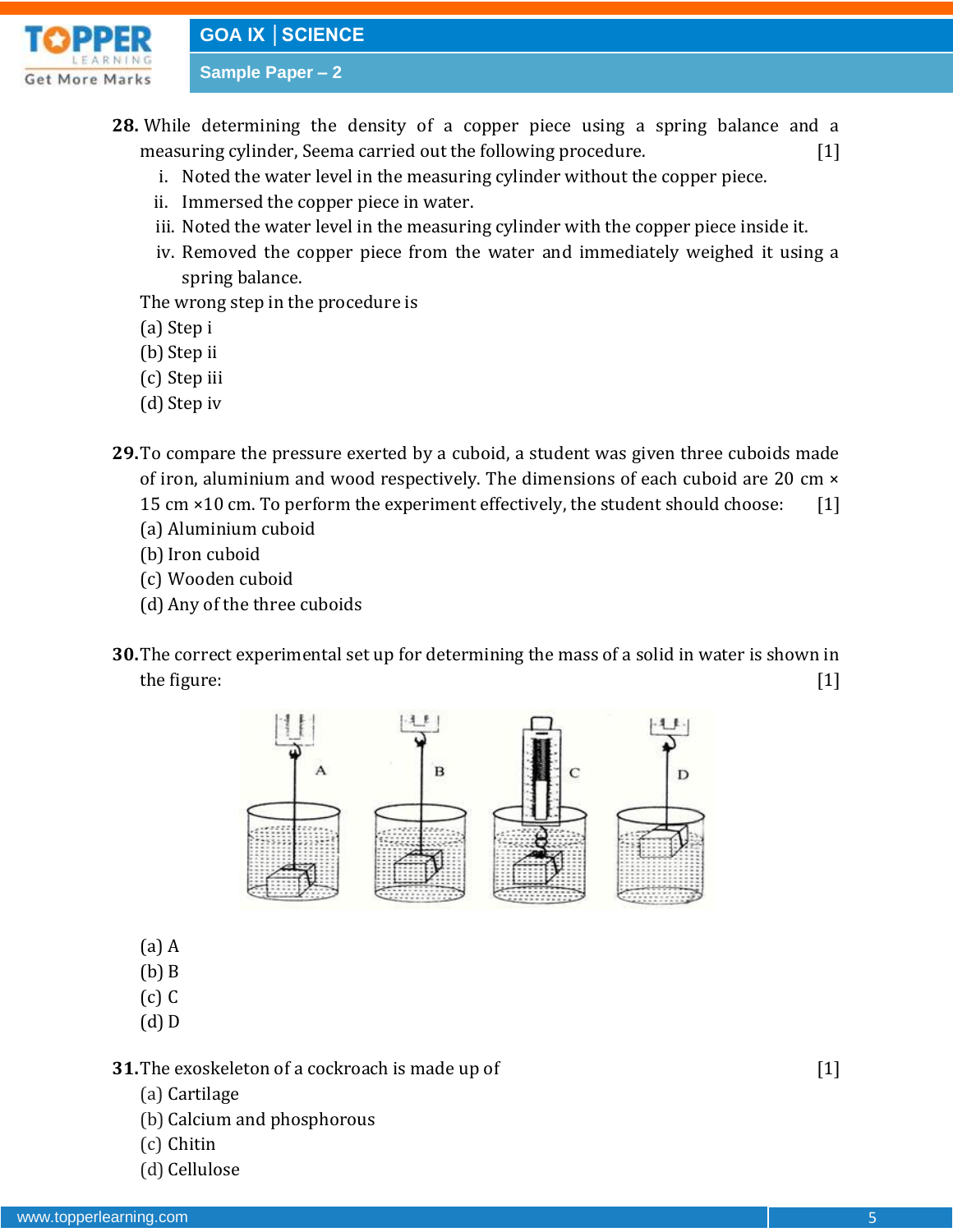





- (a) Gills
- (b) Pilius
- (c) Stipe
- (d) Annulus
- **33.**Which of the following statements is correct regarding the 'Law of Conservation of  $Mass$ '? [1]
	- (a) Mass can either be created or destroyed in a chemical reaction.
	- (b) The elements are always present in a constant proportion in a chemical substance.
	- (c) Mass can neither be created nor destroyed.
	- (d) The rate of reaction is directly proportional to the active mass of the reactants.
- **34.**Bala is asked to observe the position of the mouth in a bony fish. What is the correct position that he should identify? [2]
	- (a) Dorsally placed
	- (b) Ventrally placed
	- (c) Terminally placed
	- (d) Anteriorly placed

# **35.** [2]

- 
- (a) Which of the following is not a correct combination of reagents used in the activity to describe the law of conservation of mass?

| (A) Copper Sulphate | sodium carbonate  |
|---------------------|-------------------|
| (B) Barium Chloride | sodium sulphate   |
| (C) Lead Nitrate    | sodium chloride   |
| (D) Calcium Oxide   | Potassium nitrate |

(b) Write the observation and conclusion of the activity to understand the law of conservation of mass.